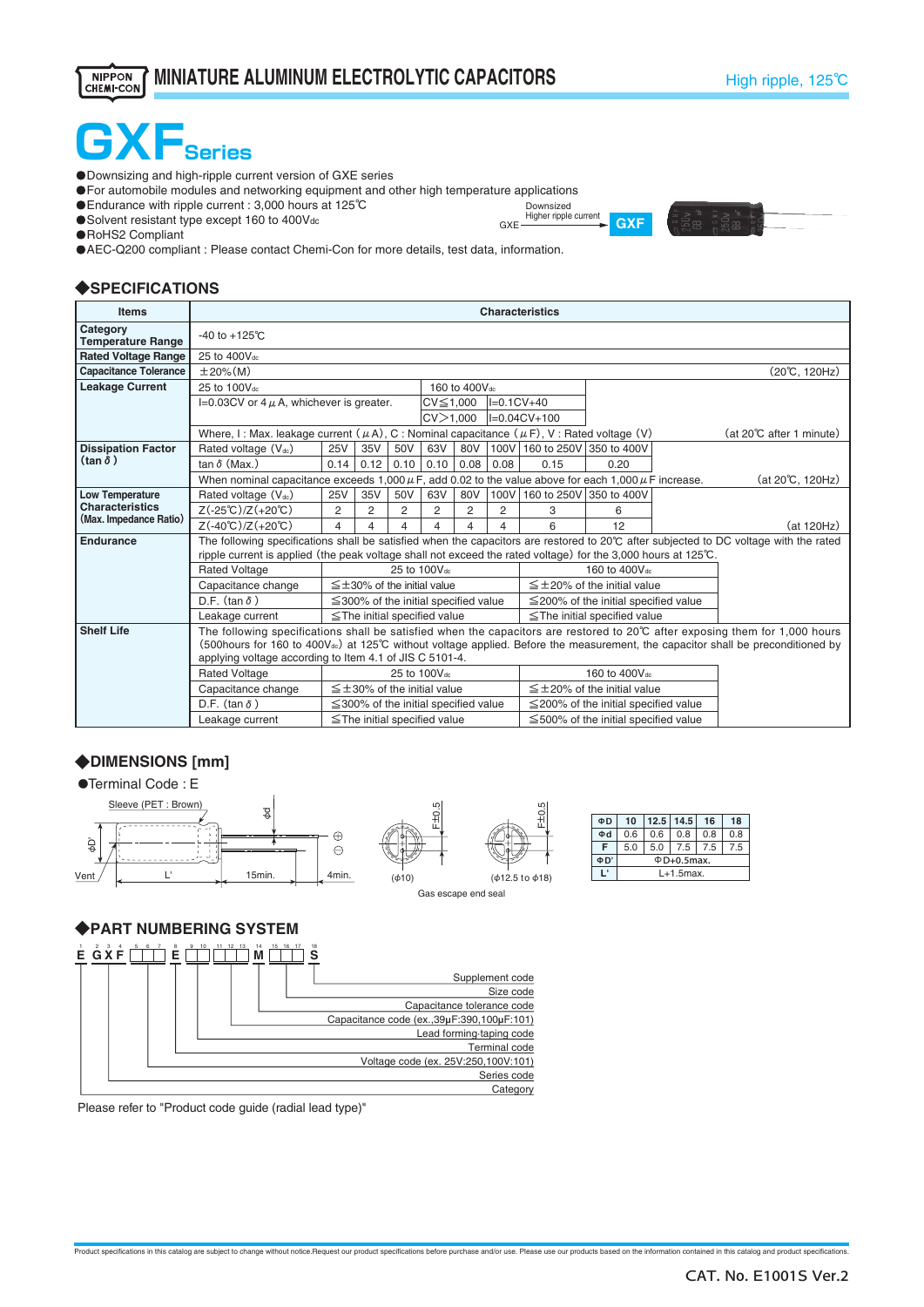# **GXFSeries**

# ◆**STANDARD RATINGS**

| <b>WV</b><br>$(V_{dc})$ | Cap<br>$(\mu F)$ | Case size<br>$\phi$ DxL $(\text{mm})$ |                | <b>ESR</b><br>$(\Omega$ max./100kHz) | Rated<br>ripple<br>current<br>(mArms/<br>125°C, | Part No.                                                         | <b>WV</b><br>$(V_{dc})$ | Cap<br>$(\mu F)$ | Case size<br>φDxL(mm)              |                | <b>ESR</b><br>(Qmax/100kHz) | Rated<br>ripple<br>current<br>(mArms/<br>125°C, | Part No.                                                           |
|-------------------------|------------------|---------------------------------------|----------------|--------------------------------------|-------------------------------------------------|------------------------------------------------------------------|-------------------------|------------------|------------------------------------|----------------|-----------------------------|-------------------------------------------------|--------------------------------------------------------------------|
|                         |                  |                                       | $20^{\circ}$ C | $-40^{\circ}$ C                      | 100kHz)                                         |                                                                  |                         |                  |                                    | $20^{\circ}$ C | $-40^{\circ}$ C             | 100kHz)                                         |                                                                    |
|                         | 510              | $10 \times 12.5$                      | 0.14           | 2.1                                  | 900                                             | EGXF250EIII511MJC5S                                              |                         | 680              | $14.5\times20$                     | 0.038          | 0.22                        | 1,610                                           | EGXF500E <sub>D</sub> 681MU20S                                     |
|                         | 750              | $10\times16$                          | 0.094          | 1.5                                  | 1,300                                           | EGXF250E <sub>1751MJ16S</sub>                                    |                         | 750              | $12.5 \times 25$                   | 0.038          | 0.18                        | 2,030                                           | EGXF500E <sub>1751MK25S</sub>                                      |
|                         | 910              | $12.5 \times 15$                      | 0.082          | 1.1                                  | 1,220                                           | EGXF250E <sub>1911MK15S</sub>                                    |                         | 750              | $18\times 15$                      | 0.085          | 0.87                        | 1,370                                           | EGXF500E <sub>1751MM15S</sub>                                      |
|                         | 1,200<br>1,200   | $10\times20$<br>$14.5 \times 15$      | 0.073<br>0.067 | 1.1<br>0.80                          | 1,540<br>1,320                                  | EGXF250E <sub>1122MJ20S</sub><br>EGXF250EII122MU15S              |                         | 910<br>1.000     | $16\times20$<br>$12.5 \times 30$   | 0.037<br>0.031 | 0.17<br>0.14                | 1,740<br>2,510                                  | EGXF500E <sub>1911ML20S</sub><br>EGXF500End102MK30S                |
|                         | 1,500            | $10\times25$                          | 0.042          | 0.24                                 | 1,880                                           | EGXF250End152MJ25S                                               |                         | 1,000            | $14.5 \times 25$                   | 0.031          | 0.14                        | 2,480                                           | EGXF500End102MU25S                                                 |
|                         | 1,600            | $16 \times 15$                        | 0.063          | 0.76                                 | 1,430                                           | EGXF250E <sub>1162ML15S</sub>                                    |                         | 1,200            | $12.5 \times 35$                   | 0.027          | 0.11                        | 2,900                                           | EGXF500E <sub>122MK35S</sub>                                       |
|                         | 1,800            | $12.5\times20$                        | 0.038          | 0.19                                 | 1,590                                           | EGXF250E <sub>1182MK20S</sub>                                    |                         | 1,200            | $18\times20$                       | 0.036          | 0.14                        | 1,830                                           | EGXF500E <sub>0</sub> 122MM20S                                     |
|                         | 2,000            | $10\times30$                          | 0.033          | 0.19                                 | 2,150                                           | EGXF250E <sub>1202MJ30S</sub>                                    |                         | 1,300            | $14.5 \times 30$                   | 0.026          | 0.11                        | 2,870                                           | EGXF500E <sub>[132MU30S]</sub>                                     |
|                         | 2,200            | $14.5 \times 20$                      | 0.030          | 0.17                                 | 1,780                                           | EGXF250EII222MU20S                                               | 50                      | 1,300            | $16 \times 25$                     | 0.027          | 0.13                        | 2,690                                           | EGXF500End132ML25S                                                 |
|                         | 2,400            | $18 \times 15$                        | 0.053          | 0.51                                 | 1,630                                           | EGXF250E <sub>D</sub> 242MM15S                                   |                         | 1,500            | $12.5 \times 40$                   | 0.023          | 0.090                       | 3,260                                           | EGXF500E <sub>U152MK40S</sub>                                      |
|                         | 2,700<br>3,000   | $12.5\times25$<br>$16\times20$        | 0.030<br>0.029 | 0.14<br>0.13                         | 2,280<br>1,890                                  | EGXF250E <sub>1272MK25S</sub><br>EGXF250E <sub>1302ML20S</sub>   |                         | 1,500<br>1,600   | $14.5 \times 35$<br>$16\times30$   | 0.023<br>0.023 | 0.085<br>0.094              | 3,160<br>3,150                                  | EGXF500E <sub>1152MU35S</sub><br>EGXF500E <sub>1162ML30S</sub>     |
|                         | 3,300            | $12.5 \times 30$                      | 0.025          | 0.10                                 | 2,760                                           | EGXF250E <sub>1332MK30S</sub>                                    |                         | 1,800            | $18\times25$                       | 0.025          | 0.11                        | 2,900                                           | EGXF500E <sub>1182MM25S</sub>                                      |
| 25                      | 3,600            | $14.5\times25$                        | 0.025          | 0.11                                 | 2,760                                           | EGXF250E <sub>D</sub> 362MU25S                                   |                         | 2,000            | $14.5 \times 40$                   | 0.020          | 0.072                       | 3,560                                           | EGXF500Enn202MU40S                                                 |
|                         | 4,300            | $12.5 \times 35$                      | 0.022          | 0.080                                | 3,120                                           | EGXF250EII1432MK35S                                              |                         | 2,000            | $16 \times 35$                     | 0.020          | 0.074                       | 3,470                                           | EGXF500Enn202ML35S                                                 |
|                         | 4,300            | $16\times25$                          | 0.022          | 0.092                                | 3,030                                           | EGXF250E <sub>1432ML25S</sub>                                    |                         | 2,200            | $18\times30$                       | 0.021          | 0.079                       | 3,330                                           | EGXF500E <sub>1222MM30S</sub>                                      |
|                         | 4,300            | $18\times20$                          | 0.028          | 0.10                                 | 1,930                                           | EGXF250E <sub>[1432MM20S]</sub>                                  |                         | 2,400            | $16\times 40$                      | 0.018          | 0.063                       | 3,800                                           | EGXF500E <sub>1242ML40S</sub>                                      |
|                         | 4,700            | $14.5 \times 30$                      | 0.020          | 0.081                                | 3,090                                           | EGXF250E <sub>1472MU30S</sub>                                    |                         | 2,700            | $18 \times 35$                     | 0.019          | 0.065                       | 3,590                                           | EGXF500E <sub>0272MM35S</sub>                                      |
|                         | 5,100<br>5,100   | $12.5 \times 40$                      | 0.019<br>0.018 | 0.068<br>0.065                       | 3,610<br>3,430                                  | EGXF250End512MK40S<br>EGXF250EII512MU35S                         |                         | 3,300<br>390     | $18\times 40$<br>$12.5\times20$    | 0.017<br>0.097 | 0.058<br>0.75               | 3,850<br>1,310                                  | EGXF500E <sub>D</sub> 332MM40S<br>EGXF630EII391MK20S               |
|                         | 5,100            | $14.5 \times 35$<br>$16 \times 30$    | 0.018          | 0.071                                | 3,330                                           | EGXF250E <sub>1312ML30S</sub>                                    |                         | 510              | $12.5 \times 25$                   | 0.072          | 0.55                        | 1,880                                           | EGXF630E <sub>1511MK25S</sub>                                      |
|                         | 5,600            | $18\times25$                          | 0.020          | 0.078                                | 3,200                                           | EGXF250E <sub>1562MM25S</sub>                                    |                         | 510              | $14.5 \times 20$                   | 0.072          | 0.59                        | 1,510                                           | EGXF630E <sub>1511MU20S</sub>                                      |
|                         | 6,800            | $14.5 \times 40$                      | 0.016          | 0.054                                | 3,820                                           | EGXF250E <sub>10682</sub> MU40S                                  |                         | 620              | $16\times20$                       | 0.062          | 0.39                        | 1,630                                           | EGXF630E <sub>1621ML20S</sub>                                      |
|                         | 6,800            | $16 \times 35$                        | 0.016          | 0.056                                | 3,630                                           | EGXF250E <sub>D</sub> 682ML35S                                   |                         | 680              | $12.5 \times 30$                   | 0.052          | 0.37                        | 2,410                                           | EGXF630E <sub>D</sub> 681MK30S                                     |
|                         | 7,500            | $18 \times 30$                        | 0.016          | 0.060                                | 3,480                                           | EGXF250E <sub>U</sub> 752MM30S                                   |                         | 680              | $14.5 \times 25$                   | 0.054          | 0.40                        | 2,130                                           | EGXF630E <sub>D</sub> 681MU25S                                     |
|                         | 8,200            | $16\times 40$                         | 0.015          | 0.048                                | 3,930                                           | EGXF250E <sub>D</sub> B22ML40S                                   |                         | 820              | $12.5 \times 35$                   | 0.044          | 0.29                        | 2,760                                           | EGXF630E <sub>D</sub> B21MK35S                                     |
|                         | 9,100<br>11,000  | $18 \times 35$<br>$18\times 40$       | 0.015<br>0.014 | 0.049<br>0.043                       | 3,750<br>4,040                                  | EGXF250E <sub>1912MM35S</sub><br>EGXF250E <sub>1113MM40S</sub>   |                         | 820<br>910       | $18\times20$<br>$14.5 \times 30$   | 0.055<br>0.042 | 0.29<br>0.30                | 1,750<br>2,700                                  | EGXF630E <sub>1</sub> 821MM20S<br>EGXF630E <sub>1911MU30S</sub>    |
|                         | 300              | $10 \times 12.5$                      | 0.14           | 2.1                                  | 900                                             | EGXF350EII301MJC5S                                               |                         | 910              | $16\times25$                       | 0.047          | 0.27                        | 2,300                                           | EGXF630E <sub>DD911ML25S</sub>                                     |
|                         | 510              | $10 \times 16$                        | 0.094          | 1.5                                  | 1,300                                           | EGXF350E <sub>U511MJ16S</sub>                                    | 63                      | 1,000            | $12.5 \times 40$                   | 0.038          | 0.26                        | 3,080                                           | EGXF630End102MK40S                                                 |
|                         | 560              | $12.5 \times 15$                      | 0.082          | 1.1                                  | 1,220                                           | EGXF350E <sub>1561</sub> MK15S                                   |                         | 1,100            | $14.5 \times 35$                   | 0.037          | 0.24                        | 2,940                                           | EGXF630E <sub>1112MU35S</sub>                                      |
|                         | 680              | $10\times20$                          | 0.073          | 1.1                                  | 1,540                                           | EGXF350E <sub>1681</sub> MJ20S                                   |                         | 1,100            | $16\times30$                       | 0.037          | 0.23                        | 2,940                                           | EGXF630E <sub>1112ML30S</sub>                                      |
|                         | 750              | $14.5 \times 15$                      | 0.067          | 0.80                                 | 1,320                                           | EGXF350E <sub>1751</sub> MU15S                                   |                         | 1,200            | $18\times25$                       | 0.044          | 0.22                        | 2,440                                           | EGXF630E <sub>D</sub> 122MM25S                                     |
|                         | 820              | $10\times25$                          | 0.042          | 0.24                                 | 1,880                                           | EGXF350EII321MJ25S                                               |                         | 1,300            | $14.5 \times 40$                   | 0.032          | 0.20                        | 3,350                                           | EGXF630EII132MU40S                                                 |
|                         | 1,100<br>1,100   | $12.5 \times 20$<br>$16\times15$      | 0.038<br>0.063 | 0.19<br>0.76                         | 1,590<br>1,430                                  | EGXF350End112MK20S<br>EGXF350E <sub>1112ML15S</sub>              |                         | 1,300<br>1,500   | $16\times35$<br>$18\times30$       | 0.031<br>0.037 | 0.17<br>0.18                | 3,220<br>3,100                                  | EGXF630End132ML35S<br>EGXF630E <sub>1152MM30S</sub>                |
|                         | 1,200            | $10\times30$                          | 0.033          | 0.19                                 | 2,150                                           | EGXF350E <sub>1122MJ30S</sub>                                    |                         | 1,800            | $16\times 40$                      | 0.028          | 0.15                        | 3,590                                           | EGXF630E <sub>1182ML40S</sub>                                      |
|                         | 1,500            | $12.5 \times 25$                      | 0.030          | 0.14                                 | 2,280                                           | EGXF350E <sub>1152</sub> MK25S                                   |                         | 2,000            | $18 \times 35$                     | 0.028          | 0.13                        | 3,450                                           | EGXF630E <sub>[1202MM35S]</sub>                                    |
|                         | 1,500            | $14.5\times20$                        | 0.030          | 0.17                                 | 1,780                                           | EGXF350E <sub>U</sub> 152MU20S                                   |                         | 2,400            | $18\times 40$                      | 0.023          | 0.10                        | 3,690                                           | EGXF630E <sub>D242MM40S</sub>                                      |
|                         | 1,500            | $18\times15$                          | 0.053          | 0.51                                 | 1,630                                           | EGXF350E <sub>U152MM15S</sub>                                    |                         | 240              | $12.5 \times 20$                   | 0.097          | 0.75                        | 1,310                                           | EGXF800E <sub>D</sub> 241MK20S                                     |
|                         | 2,000            | $12.5 \times 30$                      | 0.025          | 0.10                                 | 2,760                                           | EGXF350E <sub>1202MK30S</sub>                                    |                         | 330              | $12.5 \times 25$                   | 0.072          | 0.55                        | 1,880                                           | EGXF800E <sub>1331MK25S</sub>                                      |
|                         | 2,000            | $16\times20$                          | 0.029          | 0.13                                 | 1,890                                           | EGXF350E <sub>[1202ML20S]</sub>                                  |                         | 330              | $14.5 \times 20$                   | 0.072          | 0.59                        | 1,510                                           | EGXF800E <sub>1331MU20S</sub>                                      |
| 35                      | 2,400            | 2,200 14.5×25<br>$12.5 \times 35$     | 0.025<br>0.022 | 0.11<br>0.080                        |                                                 | 2,760   EGXF350E 222MU25S<br>3,120 EGXF350E□□242MK35S            |                         | 390              | $16\times20$<br>430 12.5 × 30      | 0.062<br>0.052 | 0.39<br>0.37                |                                                 | 1,630 EGXF800E□□391ML20S<br>2,410 EGXF800E□□431MK30S               |
|                         | 2,400            | $16\times25$                          | 0.022          | 0.092                                |                                                 | 3,030 EGXF350E□□242ML25S                                         |                         | 470              | $14.5\times25$                     | 0.054          | 0.40                        | 2,130                                           | EGXF800E <sub>D</sub> 171MU25S                                     |
|                         | 2,400            | $18\times20$                          | 0.028          | 0.10                                 |                                                 | 1.930   EGXF350E 7242MM20S                                       |                         | 560              | $12.5 \times 35$                   | 0.044          | 0.29                        | 2,760                                           | EGXF800E <sub>D561</sub> MK35S                                     |
|                         | 2,700            | $12.5\times 40$                       | 0.019          | 0.068                                |                                                 | 3,610 EGXF350E□□272MK40S                                         |                         | 560              | $16\times25$                       | 0.047          | 0.27                        | 2,300                                           | EGXF800E <sub>DD561</sub> ML25S                                    |
|                         | 2,700            | $14.5 \times 30$                      | 0.020          | 0.081                                | 3,090                                           | EGXF350E <sub>[1272MU30S]</sub>                                  |                         | 560              | $18\times20$                       | 0.055          | 0.29                        | 1,750                                           | EGXF800E <sub>D561</sub> MM20S                                     |
|                         | 3,000            | $14.5 \times 35$                      | 0.018          | 0.065                                | 3,430                                           | EGXF350EII302MU35S                                               | 80                      | 620              | $12.5\times 40$                    | 0.038          | 0.26                        | 3,080                                           | EGXF800E <sub>D</sub> 621MK40S                                     |
|                         | 3,300            | $16 \times 30$                        | 0.018          | 0.071                                | 3,330                                           | EGXF350EII332ML30S                                               |                         | 620              | $14.5 \times 30$                   | 0.042          | 0.30                        | 2,700                                           | EGXF800End621MU30S                                                 |
|                         | 3,300<br>3,900   | $18\times25$<br>$14.5 \times 40$      | 0.020<br>0.016 | 0.078<br>0.054                       | 3,200<br>3,820                                  | EGXF350E <sub>1332</sub> MM25S<br>EGXF350E <sub>D</sub> 392MU40S |                         | 680<br>680       | $14.5 \times 35$<br>$16 \times 30$ | 0.037<br>0.037 | 0.24<br>0.23                | 2,940<br>2,940                                  | EGXF800E <sub>00</sub> 681MU35S<br>EGXF800E <sub>DD681</sub> ML30S |
|                         | 4,300            | $16 \times 35$                        | 0.016          | 0.056                                | 3,630                                           | EGXF350E <sub>1432ML35S</sub>                                    |                         | 750              | $18\times25$                       | 0.044          | 0.22                        | 2,440                                           | EGXF800E <sub>1751</sub> MM25S                                     |
|                         | 4,300            | $18\times30$                          | 0.016          | 0.060                                |                                                 | 3,480 EGXF350E□□432MM30S                                         |                         | 820              | $14.5 \times 40$                   | 0.032          | 0.20                        | 3.350                                           | EGXF800E <sub>IB21</sub> MU40S                                     |
|                         | 4,700            | $16\times40$                          | 0.015          | 0.048                                | 3,930                                           | EGXF350End472ML40S                                               |                         | 910              | $16 \times 35$                     | 0.031          | 0.17                        | 3,220                                           | EGXF800E <sub>D</sub> 911ML35S                                     |
|                         | 5,100            | $18\times35$                          | 0.015          | 0.049                                |                                                 | 3,750   EGXF350E□□512MM35S                                       |                         | 910              | $18\times30$                       | 0.037          | 0.18                        | 3,100                                           | EGXF800E <sub>II</sub> g11MM30S                                    |
|                         | 6,200            | $18\times 40$                         | 0.014          | 0.043                                | 4,040                                           | EGXF350E <sub>10622</sub> MM40S                                  |                         | 1,100            | $16\times 40$                      | 0.028          | 0.15                        | 3,590                                           | EGXF800E <sub>1112ML40S</sub>                                      |
|                         | 160              | $10\times12.5$                        | 0.24           | 3.6                                  |                                                 | 730   EGXF500E <sub>1161</sub> MJC5S                             |                         | 1,300            | $18\times35$                       | 0.028          | 0.13                        | 3,450                                           | EGXF800E□□132MM35S                                                 |
|                         | 240<br>270       | $10\times16$<br>$12.5 \times 15$      | 0.16<br>0.14   | 2.5<br>1.8                           | 1,080                                           | EGXF500EIII241MJ16S<br>1,020 EGXF500E□□271MK15S                  |                         | 1,500<br>130     | $18\times 40$<br>$12.5\times20$    | 0.023<br>0.12  | 0.10<br>0.94                | 3,690<br>1,210                                  | EGXF800E <sub>U152MM40S</sub><br>EGXF101E <sub>D131</sub> MK20S    |
|                         | 330              | $10\times20$                          | 0.12           | 1.8                                  | 1,290                                           | EGXF500E <sub>1331MJ20S</sub>                                    |                         | 180              | $14.5\times20$                     | 0.082          | 0.69                        | 1,450                                           | EGXF101E <sub>1181</sub> MU20S                                     |
| 50                      | 390              | $14.5\times15$                        | 0.12           | 1.4                                  |                                                 | 1,090 EGXF500E□□391MU15S                                         |                         | 200              | $12.5\times25$                     | 0.082          | 0.70                        | 1,800                                           | EGXF101E□□201MK25S                                                 |
|                         | 430              | $10\times25$                          | 0.055          | 0.31                                 |                                                 | 1,740   EGXF500E□□431MJ25S                                       | 100                     |                  | 240   $12.5 \times 30$             | 0.062          | 0.52                        | 2,290                                           | EGXF101E□□241MK30S                                                 |
|                         | 510              | $12.5\times20$                        | 0.049          | 0.24                                 |                                                 | 1,410   EGXF500E□□511MK20S                                       |                         | 240              | $16\times20$                       | 0.071          | 0.53                        | 1,580                                           | EGXF101E <sub>1241ML20S</sub>                                      |
|                         | 560              | $10\times30$                          | 0.041          | 0.25                                 |                                                 | 2,020   EGXF500E□□561MJ30S                                       |                         |                  | 270 14.5 × 25                      | 0.064          | 0.52                        | 2,050                                           | EGXF101E <sub>D271MU25S</sub>                                      |
|                         | 560              | $16 \times 15$                        | 0.11           | 1.3                                  |                                                 | 1,190   EGXF500E□□561ML15S                                       |                         |                  | 330   $12.5 \times 35$             | 0.051          | 0.38                        | 2,680                                           | EGXF101E <sub>1331MK35S</sub>                                      |

Product specifications in this catalog are subject to change without notice.Request our product specifications before purchase and/or use. Please use our products based on the information contained in this catalog and prod